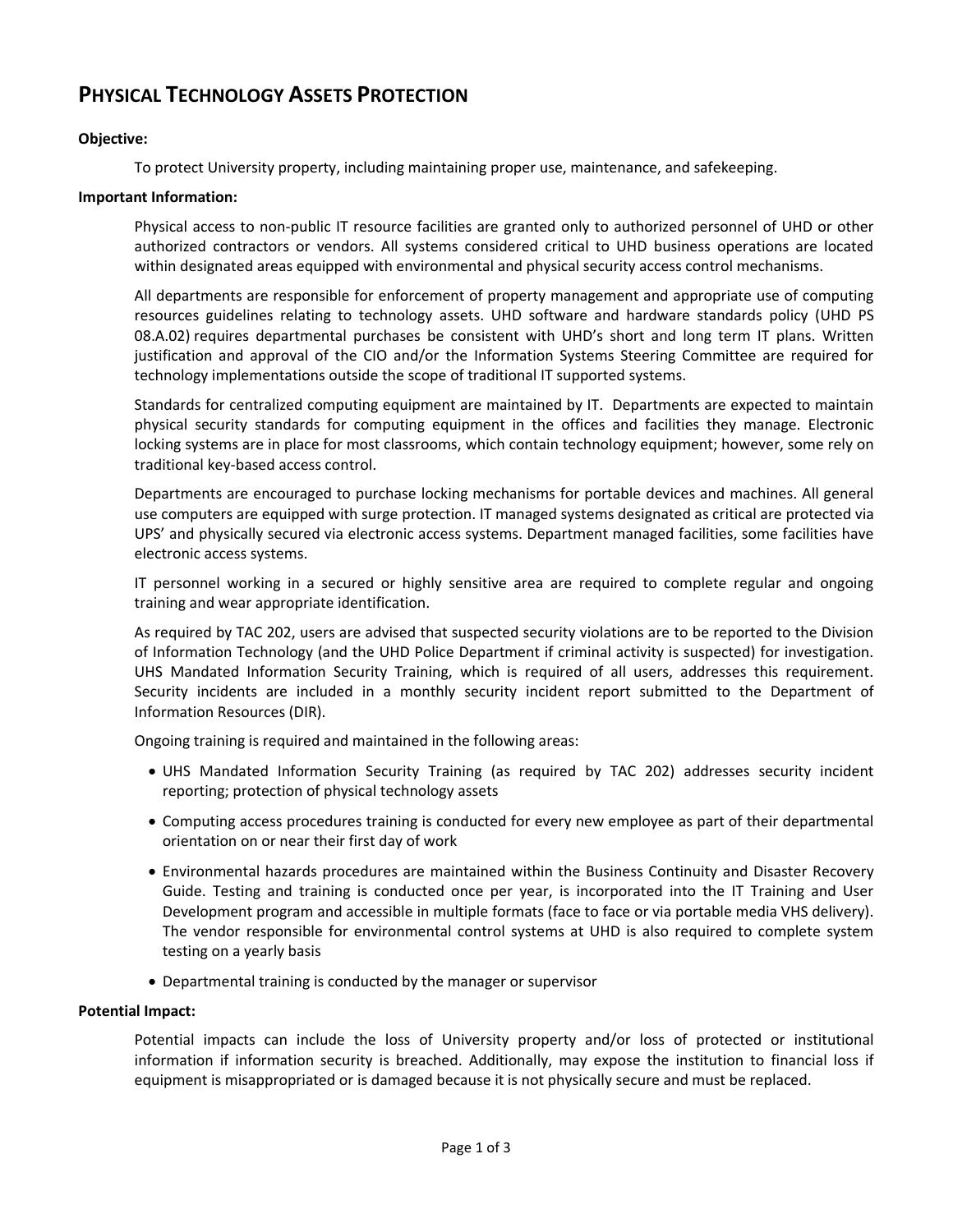#### **Helpful Tools:**

*–* UH System Administrative Memorandum:

03.E.02 – [Property Management](http://www.uhsa.uh.edu/sam/3FicsalAffairs/3E2.pdf)

*–* UH – Downtown Policy Statement:

[Property Management](http://www.uhd.edu/about/hr/PS07A01.pdf) – 07.A.01 – Property Management

Information Systems – 07.A.03 - [Annual Inventory of Capital Property](http://www.uhd.edu/about/hr/PS07A03.pdf)

Information Systems – 08.A.04 – [Information Systems Security and Access Policy](http://www.uhd.edu/about/hr/PS08A04.pdf) 

Information Systems – 08.A.02 – [Information Systems Policies, Procedures, Standards, and Plans](http://www.uhd.edu/about/hr/PS08A02.pdf)

*–* UHD Websites:

[IT User's Handbook](http://www.uhd.edu/computing/policies/it_users_handbook.html)

[IT: Help Desk](http://www.uhd.edu/computing/helpdesk/)

*–* Other:

[Texas Administrative Code](http://info.sos.state.tx.us/pls/pub/readtac$ext.ViewTAC?tac_view=5&ti=1&pt=10&ch=202&sch=C&rl=Y) – Chapter 202 – Subchapter C (TAC 202 C)

### **Contacts:**

| Jon Garza      | Paul Tichenor<br>tichenorp@uhd.edu |  |  |
|----------------|------------------------------------|--|--|
| garzaj@uhd.edu |                                    |  |  |
| 713-221-8950   | 713-221-8450                       |  |  |
| S701           | <b>S970</b>                        |  |  |

## **Frequently Observed Weaknesses/Deficiencies:**

- *–* Equipment not properly secured.
- *–* Required training not conducted by University/completed by employees.
- *–* Annual inventory not properly conducted by property custodian.
- *–* Inventory not properly conducted when property custodian changes.
- *–* Classrooms containing technology equipment not properly secured.
- *–* Departmental technology equipment not properly secured.

#### **Best Business Practices:**

- 1. Assign a person within your department to be the property custodian responsible for the proper management and control of University property.
- 2. Conduct an annual inventory for all technical property owned by the organization.
- 3. Monitor acquisition and disposal procedures and processes to see that University, state and or federal requirements are met.
- 4. Require the completion of a "Request to Remove Capital Property Form" and signature by the Property Manager prior to removal of property off-campus.
- 5. Obtain/renew approval when property located off-campus extends past the end of the fiscal year.
- 6. Take a departmental inventory whenever the property custodian changes, including a departing inventory when staff leave employment and assign an alternate property custodian, if even on a temporary basis.
- 7. Ensure assigned property custodians are properly trained to comply with all pertinent rules and regulations.